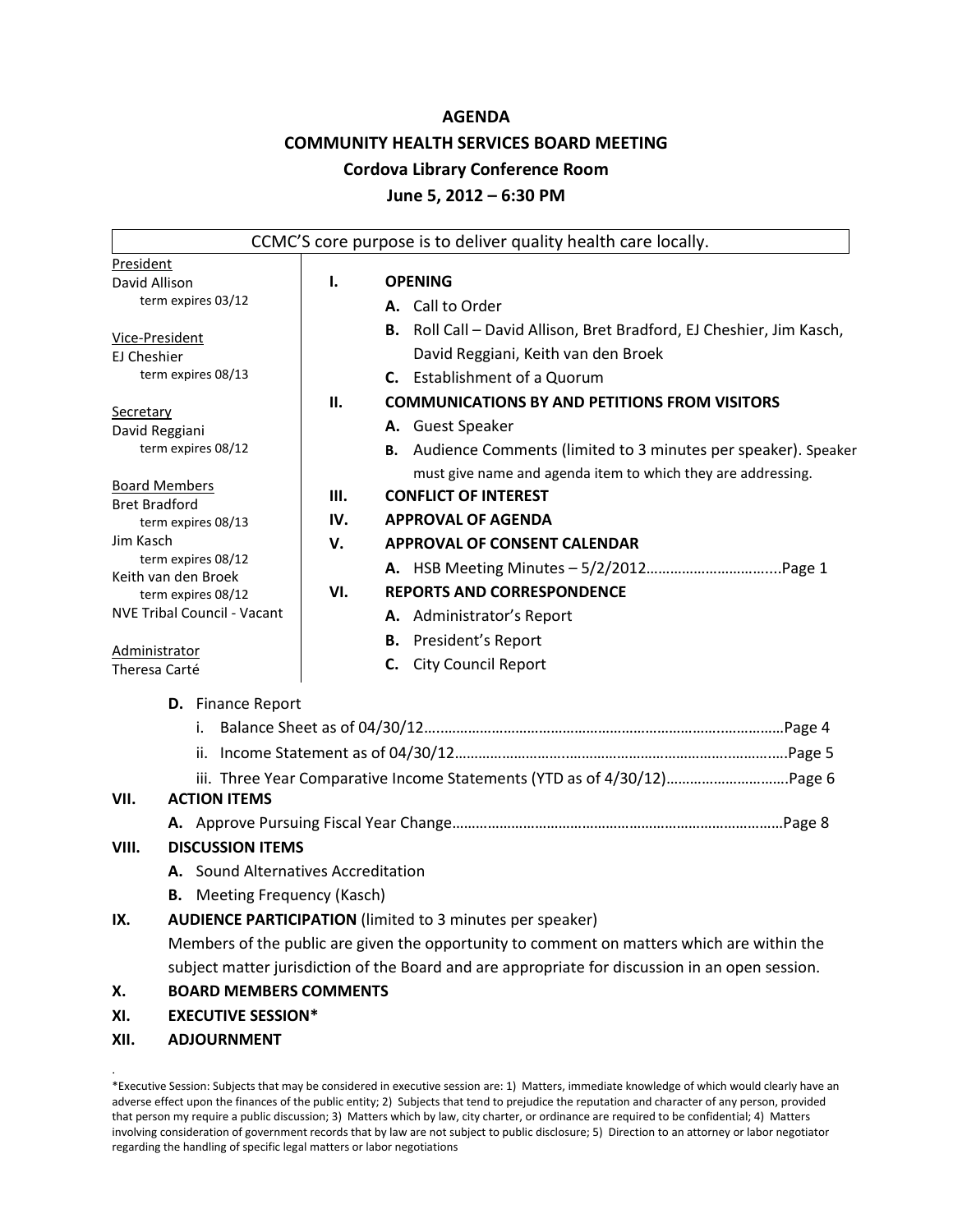# **Minutes Community Health Services Board Cordova Library Conference Room May 2, 2012 – 7:00 PM**

## **I. CALL TO ORDER AND ROLL CALL –**

**David Allison** called the HSB meeting to order at 7:00 pm. Board members present: **David Allison, Bret Bradford, David Reggiani,** and **Keith van den Broek.** Absent: **EJ Cheshier, Jim Kasch**. A quorum was established.

CCMC staff present: **Theresa Carté,** PhD (CEO). **Stephen Sundby**, (Director, Sound Alternatives), **Randall Nichols**, (Financial Analyst - Providence)

## **II. COMMUNICATIONS BY AND PETITIONS FROM VISITORS – None**

**III. CONFLICT OF INTEREST –** None

#### **IV. APPROVAL OF AGENDA**

**M/Reggiani, S/Bradford:** Move to approve the agenda.

**Allison** added the privileging of Dr. Michael Phillips as Action item B.

A vote was made on the motion: 4 yeas. - 0 nays. Motion passed.

## **V. APPROVAL OF CONSENT CALENDAR**

**M/Reggiani, S/Bradford:** Move to approve the consent calendar.

- a. Health Services Board meeting minutes from March 14, 2012.
- b. Health Services Board meeting minutes from April 4, 2012.

A vote was made on the motion: 4 yeas. - 0 nays. Motion passed.

## **VI. REPORTS AND CORRESPONDENCE**

#### **A. Administrator's Resport**

**Carté** reported that CCMC recently underwent a state Long Term Care survey. The surveyors identified several opportunities to improve our practices related to Policies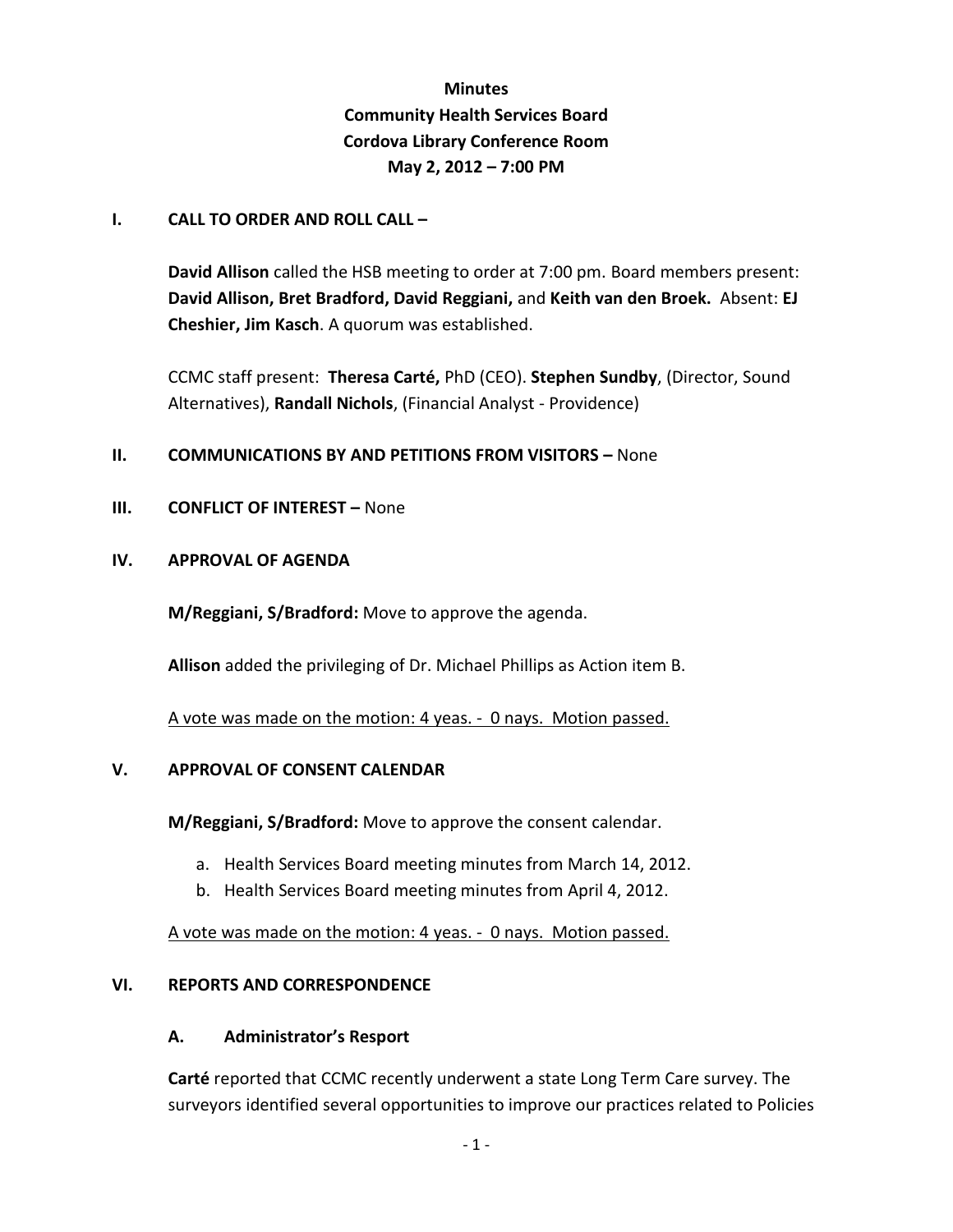and Procedures, quality management, HR, and medical documentation. Staff expects their formal letter and findings on May 10, 2012.

**Carté** also reported CCMC's building improvement prioritization, which was completed at the request of the City. Staff assessed the facility needs based on four criteria: 1. impact to patient and family member safety, health, comfort, and cost; 2. safety; 3. impact on employees; and 4. financial impact. Using this criteria, the top priorities were identified as the HVAC system and flooring. Lesser expensive priorities included a laundry booster and floor scrubber. **Carté** additionally noted that the City also requested that staff consider the building's windows and exterior walls, however those two items were not considered a priority based on the four criteria.

**Allison** asked when the Board can expect CCMC's budget, as the fiscal year ends in June. Nichols responded that the budget would be available for the June meeting. **Allison** also asked if CCMC had considered changing the fiscal year, and **Carté** responded that yes, the organization would like to.

# **B. President's Report**

**Allison** welcomed Providence staff and noted that most of the members were new to the hospital board, so any information that staff provides is beneficial.

# **C. City Council Report**

**Mayor Kallander** reported from the floor that he has received the preliminary numbers on the roof; they are lower than the projections. He further noted that City staff is lining up someone from Anchorage to provide an estimate on the HVAC system. **Allison** added that the HVAC system as it currently runs is costing extra fuel.

# **D. Finance Report**

**Nichols** reported that he is currently serving CCMC 1 ½ to 2 days every other week. The balance sheet ending March  $31^{st}$  reflects a reduced AR balance thanks to the efforts of the billing specialists. **Nichols** further noted that March's Income Statement reflected the first good month since the summer of 2011, but cautioned that it was due to keeping expenses low, not an increase in patients or patient services. **Nichols** expects April's numbers be good and is targeting cash projection discussions in the next month.

## **VII. ACTION ITEMS**

# **A. Appoint a Representative to the Sound Alternatives Advisory Board**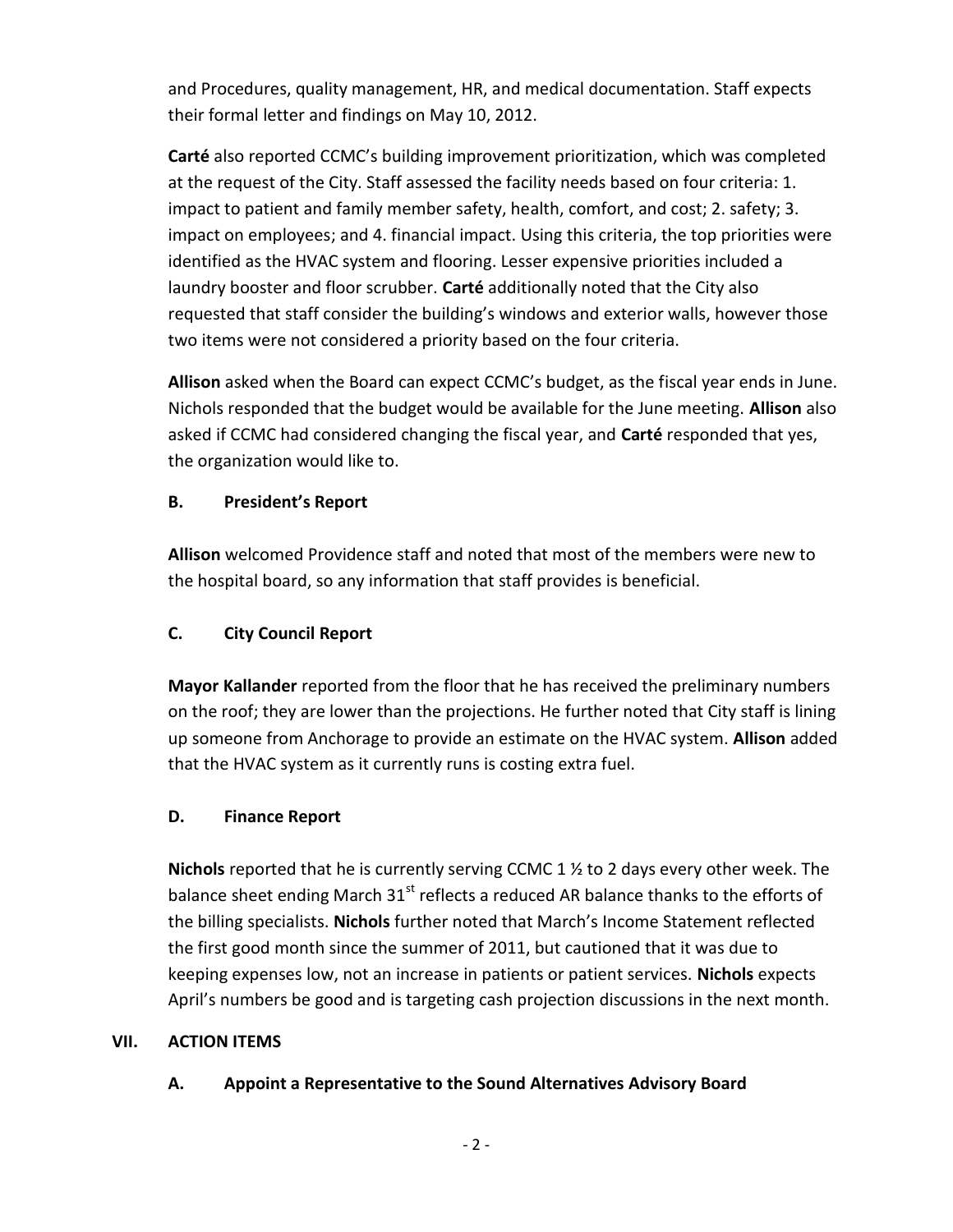**Allison** explained the relationship between the Health Services and Sound Alternatives Advisory boards. Both **Kasch** and **Allison** volunteered to attend.

# **B. Privileging of Dr. Michael Phillips**

**Carté** explained the privileging process and noted that Human Resources, the Medical Director, and the CEO all review a provider's records prior to recommending privileging. The purpose is to determine if the Board wants the individual to provide care to Cordova community members. **Allison** explained how he reviews the paperwork and added that he trusts the CCMC professionals to correctly assess candidates.

**M/Van Den Broek, S/Regianni:** Move to approve the privileging of Dr. Michael Phillips as presented.

In response to a question from **Bradford**, **Sundby** responded that we find our locum providers through various agencies with whom CCMC contracts.

A vote was made on the motion: 4 yeas. - 0 nays. Motion passed.

- **VIII.** DISCUSSION ITEMS None
- **IX. AUDIENCE PARTICIPATION –** None
- **X. BOARD MEMBER COMMENTS –** None
- **XI. EXECUTIVE SESSION –** None

# **XIII. ADJOURNMENT**

**M/Reggiani, S/Van Den Broek:** Move to adjourn the meeting. **Allison** declared the meeting adjourned at 7:25 pm.

**Transcribed by: Laura Cloward**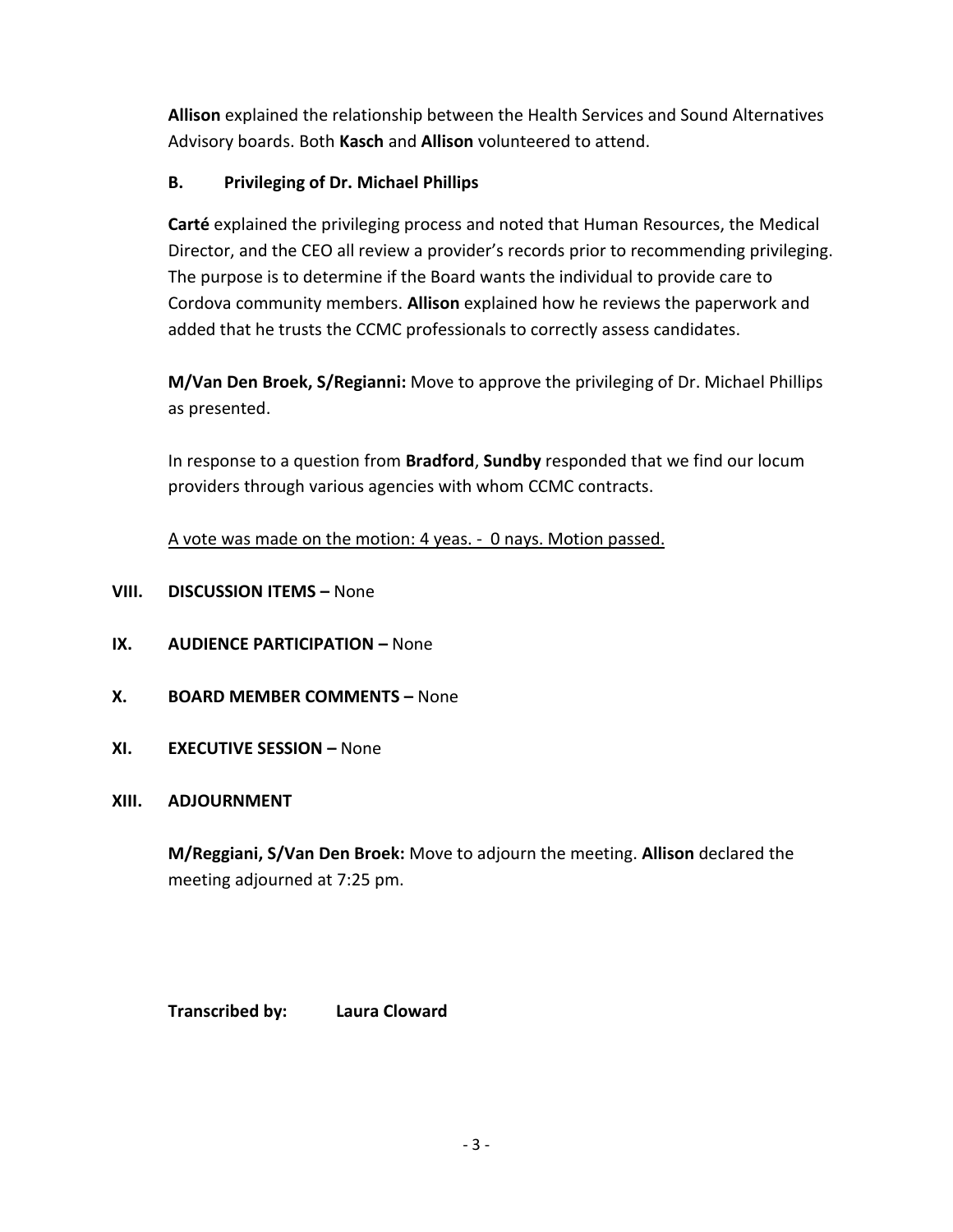#### **Cordova Community Medical Center Balance Sheet**

# **April 30, 2012**

|                                            | <b>Current Year</b> | <b>Last Year</b> |                               |
|--------------------------------------------|---------------------|------------------|-------------------------------|
|                                            | 4/30/2012           | 4/30/2011        | <b>Increase</b><br>(Decrease) |
| <b>Assets</b>                              |                     |                  |                               |
| Cash                                       | 159,517             | 221,145          | (61, 628)                     |
| Receivables                                |                     |                  |                               |
| <b>Accounts Receivable</b>                 | 1,157,618           | 1,611,058        | (453, 440)                    |
| Allowance for Uncollectible                | (254, 602)          | (796, 359)       | 541,757                       |
| <b>Net Accounts Receivable</b>             | 903,016             | 814,699          | 88,317                        |
| Other                                      | (62, 174)           | 116,577          | (178, 751)                    |
| <b>Grant Programs &amp; City Transfers</b> | (34, 414)           | 19,970           | (54, 384)                     |
| Supplies Inventory                         | 133,160             | 143,479          | (10, 319)                     |
| <b>Prepaid Expenses</b>                    | 37,044              | 52,365           | (15, 321)                     |
| <b>Other Assets</b>                        |                     |                  |                               |
| Major Moveable                             | 10,758,944          | 10,684,096       | 74,848                        |
| <b>Accum Depreciation</b>                  | (8,604,809)         | (8,319,336)      | (285, 473)                    |
| <b>Total Assets</b>                        | 3,290,284           | 3,732,995        | (442, 711)                    |
|                                            |                     |                  |                               |
|                                            |                     |                  |                               |
| <b>Liabilities and Net Assets</b>          |                     |                  |                               |
| <b>Accounts Payable</b>                    | 617,812             | 479,507          | 138,305                       |
| Accrued Payroll & Related Liab             | 340,591             | 452,759          | (112, 168)                    |
| <b>Other Liabilities</b>                   | 35,940              | 61,828           | (25,888)                      |
| <b>Total Current Liabilities</b>           | 994,343             | 994,094          | 249                           |
| Net Pension Obligation                     | 0                   | 0                | 0                             |
| <b>Obligations under Capital Lease</b>     | 0                   | 0                | 0                             |
| <b>Total Liabilities</b>                   | 994,343             | 994,094          | 249                           |
| Net Assets                                 | 2,295,941           | 2,738,901        | (442,960)                     |
| <b>Total Liabilities &amp; Net Assets</b>  | 3,290,284           | 3,732,995        | (442, 711)                    |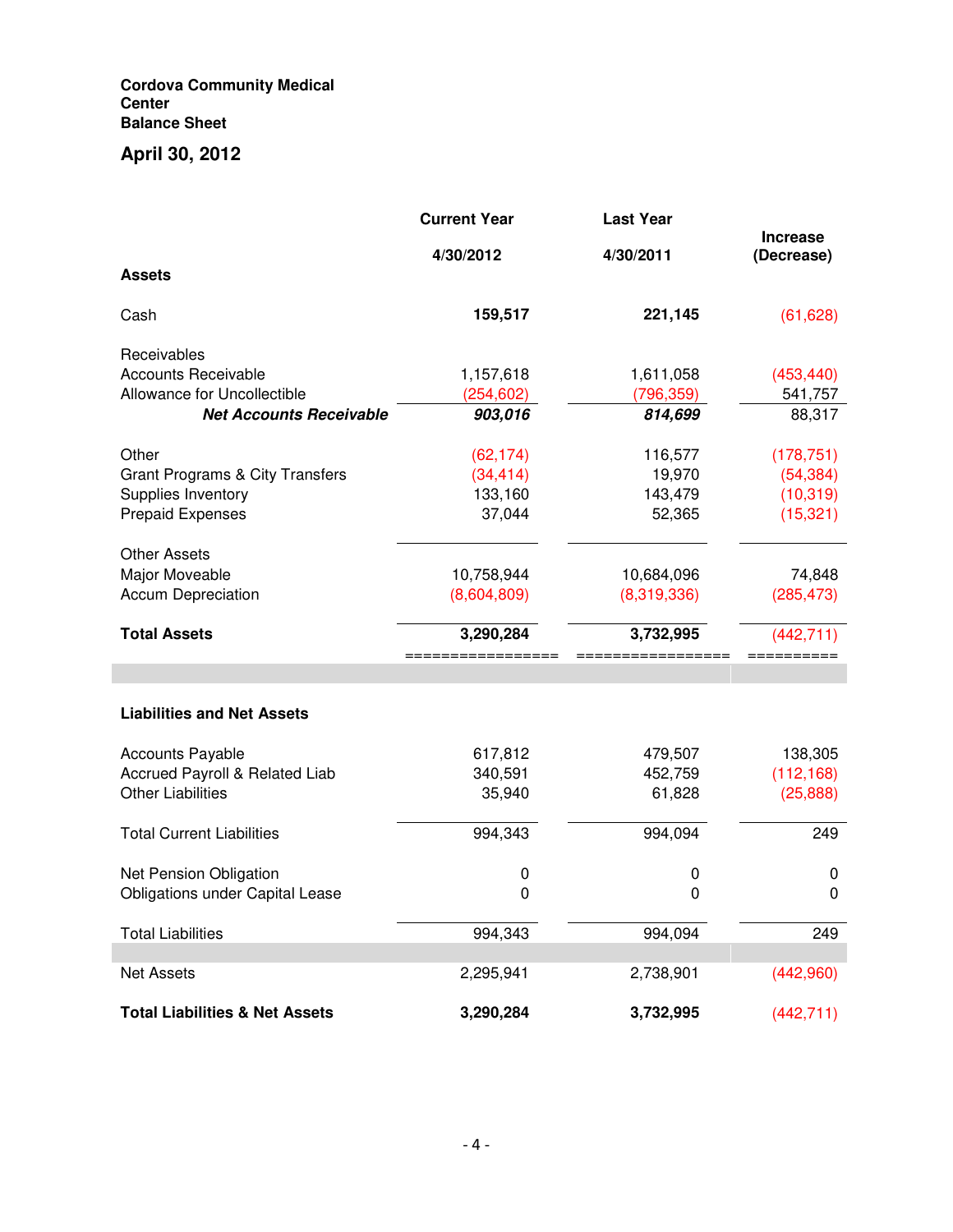# **Cordova Community Medical Center**

# **Income Statement (Fiscal Year 2012 - 7/1/11 through 6/30/12)**

|                                        | <b>Actual</b><br>2012 | <b>Budget</b><br>2012 | <b>Budget</b><br>Variance | <b>Actual</b><br><b>YTD</b> | <b>Budget</b><br><b>YTD</b> | <b>Budget</b><br><b>YTD</b> | 2012<br><b>Budget</b> |
|----------------------------------------|-----------------------|-----------------------|---------------------------|-----------------------------|-----------------------------|-----------------------------|-----------------------|
|                                        | <b>April</b>          | <b>April</b>          | <b>April</b>              | <b>Total</b>                | <b>Total</b>                | Variance                    |                       |
| Revenue                                |                       |                       |                           |                             |                             |                             |                       |
| Inpatient Revenue                      | 8,975                 | 57,463                | (48, 488)                 | 451,225                     | 584,206                     | (132,981)                   | 701,047               |
| Long Term Care Revenue                 | 280,397               | 278,085               | 2,312                     | 2,878,706                   | 2,827,200                   | 51,506                      | 3,392,640             |
| <b>Outpatient Revenue</b>              | 267,572               | 213,293               | 54,279                    | 2,080,455                   | 2,168,479                   | (88, 025)                   | 2,602,175             |
| <b>Primary Care</b>                    | 54,656                | 52,579                | 2,077                     | 507,608                     | 534,551                     | (26, 944)                   | 641,462               |
| <b>Gross Patient Revenue</b>           | 611,600               | 601,420               | 10,180                    | 5,917,994                   | 6,114,437                   | (196, 443)                  | 7,337,324             |
| <b>Total Deductions</b>                | 105,051               | 102,241               | 2,810                     | 1,378,977                   | 1,039,454                   | 339,522                     | 1,247,345             |
| <b>Net Service Revenue</b>             | 506,549               | 499,179               | 7,370                     | 4,539,017                   | 5,074,983                   | (535, 965)                  | 6,089,979             |
| <b>Other Operating Revenue</b>         | 138,133               | 152,499               | (14, 366)                 | 1,416,916                   | 1,550,409                   | (133, 493)                  | 1,860,491             |
| <b>Total Net Operating Revenue</b>     | 644,682               | 651,678               | (6,996)                   | 5,955,933                   | 6,625,392                   | (669, 458)                  | 7,950,470             |
| <b>Expenses from Operations</b>        |                       |                       |                           |                             |                             |                             |                       |
| Salaries & Wages                       | 254,050               | 261,140               | (7,090)                   | 2,489,665                   | 2,654,925                   | (165, 260)                  | 3,185,910             |
| <b>Employee Benefits</b>               | 118,739               | 144,700               | (25,961)                  | 1,169,218                   | 1,471,112                   | (301, 894)                  | 1,765,334             |
| <b>Professional Fees</b>               | 97,132                | 84,904                | 12,228                    | 1,037,581                   | 863,194                     | 174,387                     | 1,035,833             |
| <b>Supplies</b>                        | 35,030                | 44,747                | (9,717)                   | 419,489                     | 454,932                     | (35, 443)                   | 545,918               |
| <b>Purchased Services</b>              | 90,186                | 73,489                | 16,697                    | 767,187                     | 747,135                     | 20,052                      | 896,562               |
| Depreciation                           | 23,365                | 21,893                | 1,472                     | 230,704                     | 222,578                     | 8,125                       | 267,094               |
| Interest and Amortization              |                       |                       |                           |                             |                             |                             |                       |
| <b>Taxes and Licenses</b>              |                       |                       |                           |                             |                             |                             |                       |
| Other Expenses                         | 13,162                | 20,679                | (7, 517)                  | 163,098                     | 210,233                     | (47, 135)                   | 252,280               |
| <b>Total Expenses from Operations</b>  | 631,664               | 651,552               | (19, 888)                 | 6,276,941                   | 6,624,109                   | (347, 168)                  | 7,948,931             |
| <b>Excess of Rev over Exp from Ops</b> | 13,018                | 126                   | 12,892                    | (321,008)                   | 1,283                       | (322, 290)                  | 1,539                 |
| <b>Non-Operating Gain (Losses)</b>     |                       |                       |                           |                             | $\overline{a}$              |                             |                       |
| <b>Excess of Rev over Exp</b>          | 13,018                | 126                   | 12,892                    | (321,008)                   | 1,283                       | (322, 290)                  | 1,539                 |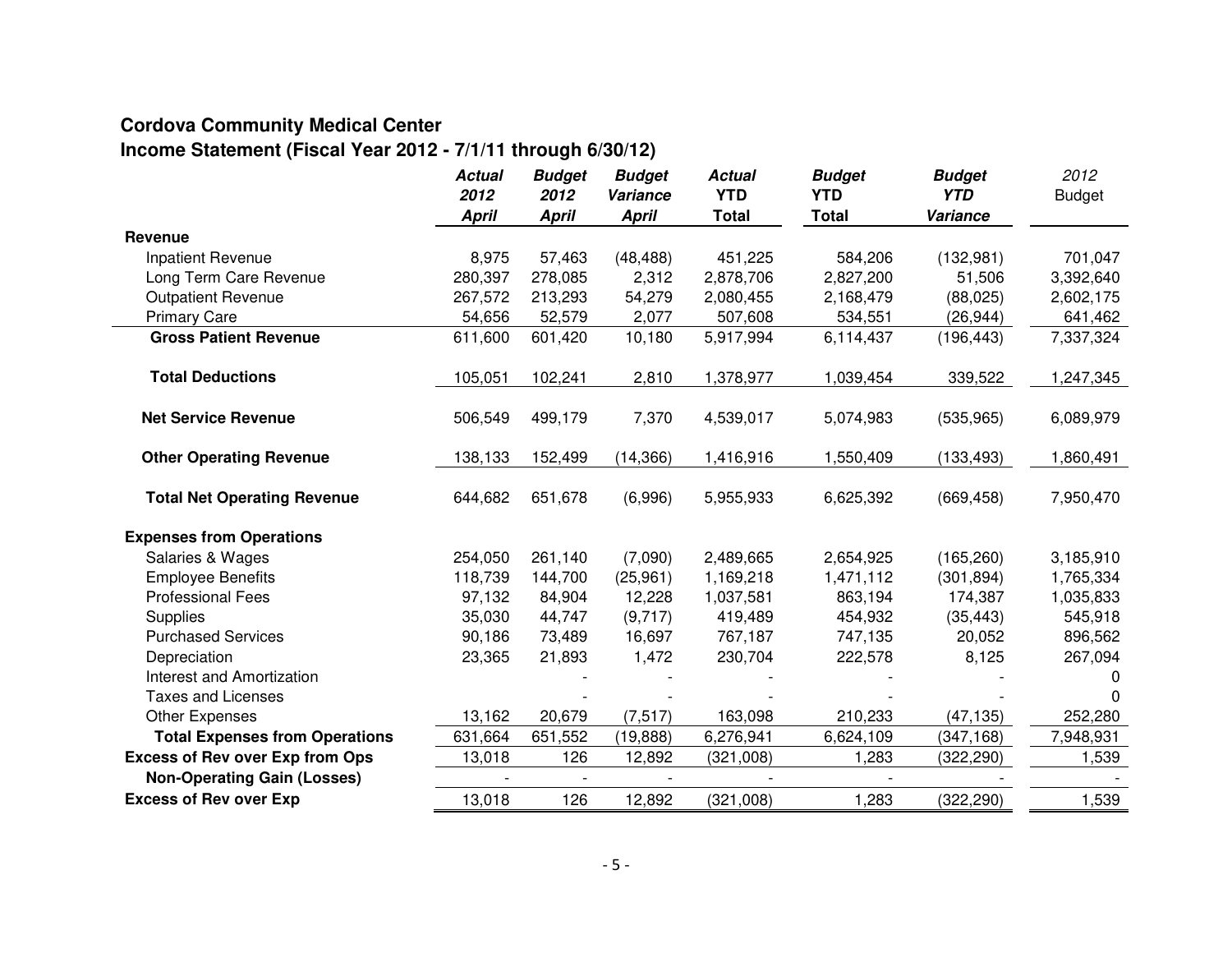# **Cordova Community Medical Center**

# **Three Year Comparative Profit & Loss Statements**

|                                       | <b>Current to Last</b> | FY 2012        | FY 2011        | FY 2010        |
|---------------------------------------|------------------------|----------------|----------------|----------------|
|                                       | Year Comparison        | <b>YTD</b>     | <b>YTD</b>     | <b>YTD</b>     |
|                                       |                        | April 30, 2012 | April 30, 2011 | April 30, 2010 |
| Revenue                               |                        |                |                |                |
| Inpatient Revenue                     | $-27.1%$               | 451,225        | 618,625        | 813,206        |
| Long Term Care Revenue                | 7.7%                   | 2,878,706      | 2,672,547      | 2,353,914      |
| <b>Outpatient Revenue</b>             | 19.2%                  | 2,080,455      | 1,745,506      | 1,761,469      |
| <b>Primary Care</b>                   | 93.5%                  | 507,608        | 262,382        | 341,275        |
| <b>Gross Patient Services Revenue</b> | 11.7%                  | 5,917,994      | 5,299,060      | 5,269,864      |
| <b>Total Deductions</b>               | 164.2%                 | (1,378,977)    | (522, 033)     | (1,067,095)    |
| <b>Net Patient Services Revenue</b>   | $-5.0%$                | 4,539,017      | 4,777,027      | 4,202,769      |
| <b>Other Operating Revenue</b>        | 6.7%                   | 1,416,916      | 1,327,982      | 1,543,276      |
| <b>Total Revenue</b>                  | $-2.4%$                | 5,955,933      | 6,105,009      | 5,746,045      |
| <b>Expenses</b>                       |                        |                |                |                |
| Salaries & Wages                      | $-0.3%$                | 2,489,665      | 2,497,245      | 2,761,062      |
| <b>Employee Benefits</b>              | 7.4%                   | 1,169,218      | 1,089,017      | 1,285,444      |
| <b>Professional Fees</b>              | $-11.9%$               | 1,037,581      | 1,178,212      | 726,181        |
| Supplies                              | 3.3%                   | 419,489        | 406,194        | 360,885        |
| <b>Purchased Services</b>             | 12.6%                  | 767,187        | 681,565        | 608,347        |
| Depreciation                          | 9.2%                   | 230,704        | 211,308        | 211,607        |
| <b>Other Expenses</b>                 | $-10.6%$               | 163,098        | 182,418        | 158,781        |
| <b>Total Expenses</b>                 | 0.5%                   | 6,276,941      | 6,245,959      | 6,112,307      |
| Income/(Loss)                         | 127.7%                 | (321,008)      | (140, 950)     | (366, 263)     |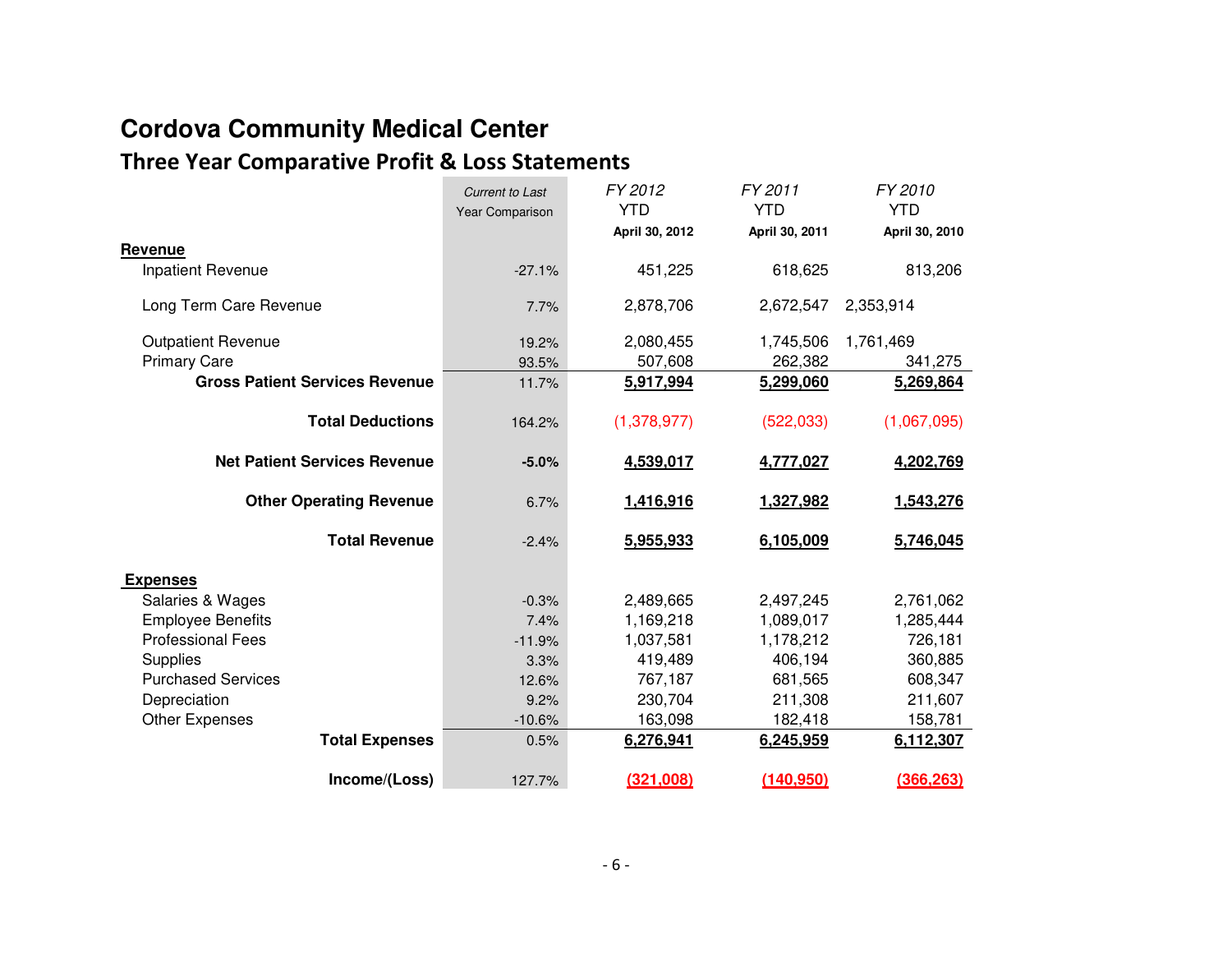